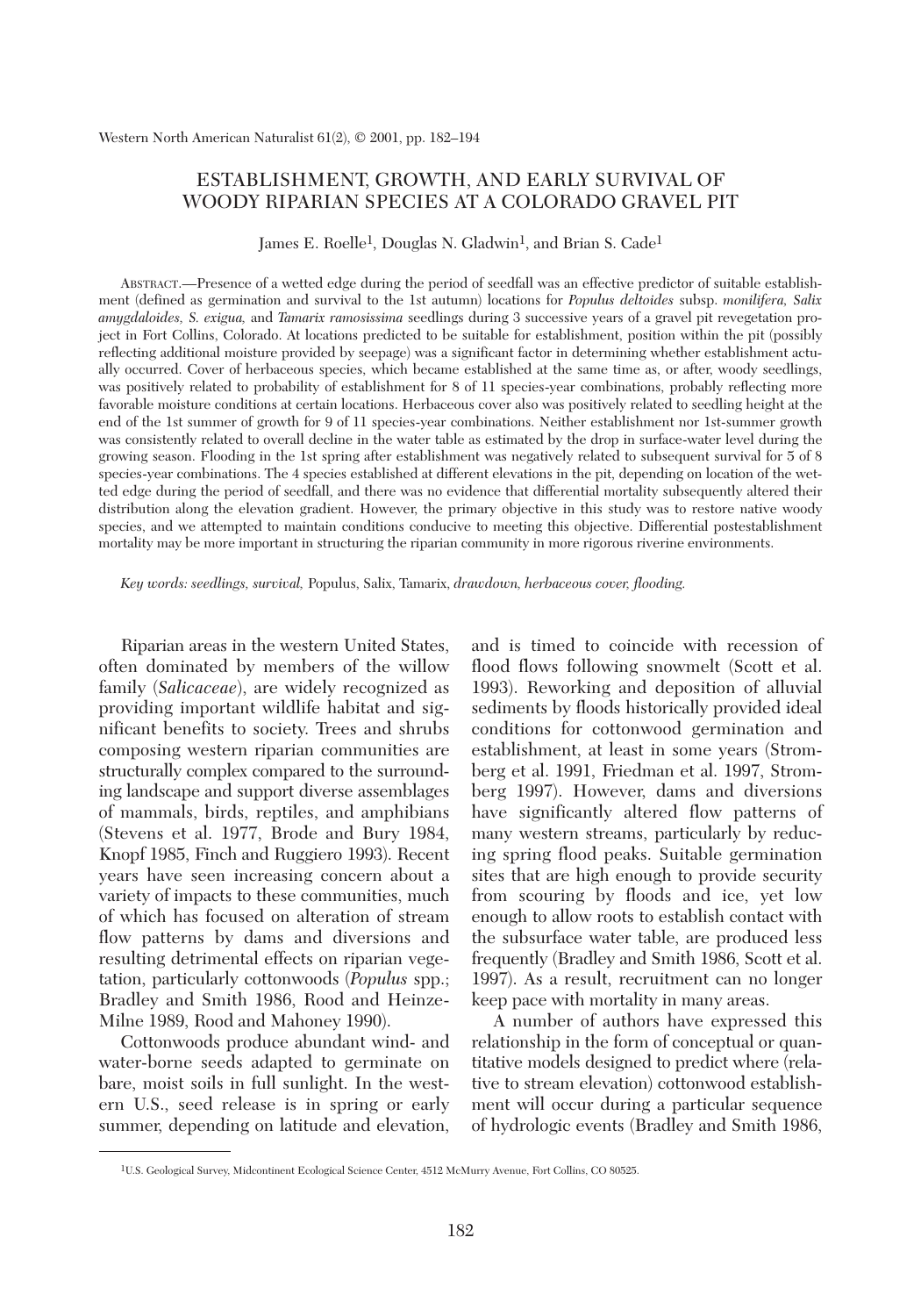Friedman et al. 1997, Auble and Scott 1998, Mahoney and Rood 1998, Shafroth et al. 1998). The central component of these models is the location of a disturbed and wetted edge, produced by declining stream stage, during the period when germinable seeds are present. The period of seed germinability is usually taken as the period of seed release, either observed directly or estimated from general phenological information. An additional interval during which seeds are likely to remain germinable under natural conditions is sometimes added to the end of the period of seed release. Elevation of the wetted edge at a particular site is usually estimated from stream flow records and stage-discharge relations, sometimes in association with visible clues such as debris lines.

Various models differ in their treatment of mortality factors that may be important following germination. For example, Mahoney and Rood (1998) limited both the upper and lower bounds of the predicted establishment zone. They argued that there is an upper elevational limit to establishment, above which seedling roots will not be able to grow deep enough to establish contact with the subsurface water table in the initial growing season, and a lower limit, below which subsequent scouring by stream flow and ice are likely to remove seedlings. Rate of water table decline was also a component of their model, reflecting the fact that there is a limit to how fast seedling roots can grow and thus maintain contact with subsurface water as stream stage declines.

The efficacy of such models in predicting establishment of cottonwoods and other woody riparian species is of obvious interest in understanding and assessing the impacts of both past and future stream flow alterations. In this article, using data from a riparian revegetation project at an abandoned gravel mine (the WREN Pit) in Fort Collins, Colorado, we examine the importance of factors included in such models relative to establishment, growth, and survival of seedlings of *Populus deltoides* Marshall subsp. *monilifera* (Aiton) Eckenwalder, *Salix amygdaloides* Andersson, *S. exigua* Nuttall, and the exotic *Tamarix ramosissima* Ledebour (Great Plains Flora Association 1986). Information regarding distribution of the 4 species along an elevational gradient is also presented.

#### **METHODS**

# Field Sampling

The overall objective at the WREN Pit was to test the feasibility of restoring a former gravel pit to woody riparian forest through natural seedfall and hydrologic manipulation. Details of water manipulations and vegetation sampling methods can be found in Roelle and Gladwin (1999). Briefly, the WREN Pit resembles a flat-bottomed bowl with 2 islands in the middle. The bottom of the pit, which lies below the elevation of the adjacent Cache la Poudre River, was graded to slope toward the southeast corner, where a drain pipe and screw gate allowed control of the outflow (Fig. 1). Grading removed nearly all vegetation in the pit, leaving a bare, heterogeneous surface of clay, overburden, sand, gravel, and cobble. In the spring of 1994, we filled the pit with water and then allowed the water to drain slowly to provide a gradually receding fringe of moist soil suitable for germination of wind- and water-borne seeds produced by mature *Populus* and *Salix* along the Cache la Poudre River. Though not desirable from a restoration perspective, *Tamarix* seed was also supplied by several stands within about 1 km of the pit. For all 4 species, we also monitored the timing of seed release.

When water in the pit was at its highest level, we randomly located 67 points 2 m (measured on the ground surface) above the water's edge. Following drawdown, we established a transect extending from each of these starting points to the new water's edge, located a 0.5-m2 sample plot every 2 m along each transect, and counted seedlings of the 4 species in each plot. We also estimated surface cover (0–25%, 25–50%, 50–75%, or 75–100%) at each plot and measured the height of up to 5 seedlings of each species. If more than 5 individuals were present, we measured those closest to the center of the plot. Following seedling counts, plot locations and elevations were surveyed using a total station.

The drawdown process was repeated in 1995 and 1996 at successively lower elevation intervals. Each year we began the drawdown at approximately the lowest elevation where there had been significant establishment of cottonwoods and willows in the previous year and extended the sampling transects down to the new water's edge. In all 3 years water levels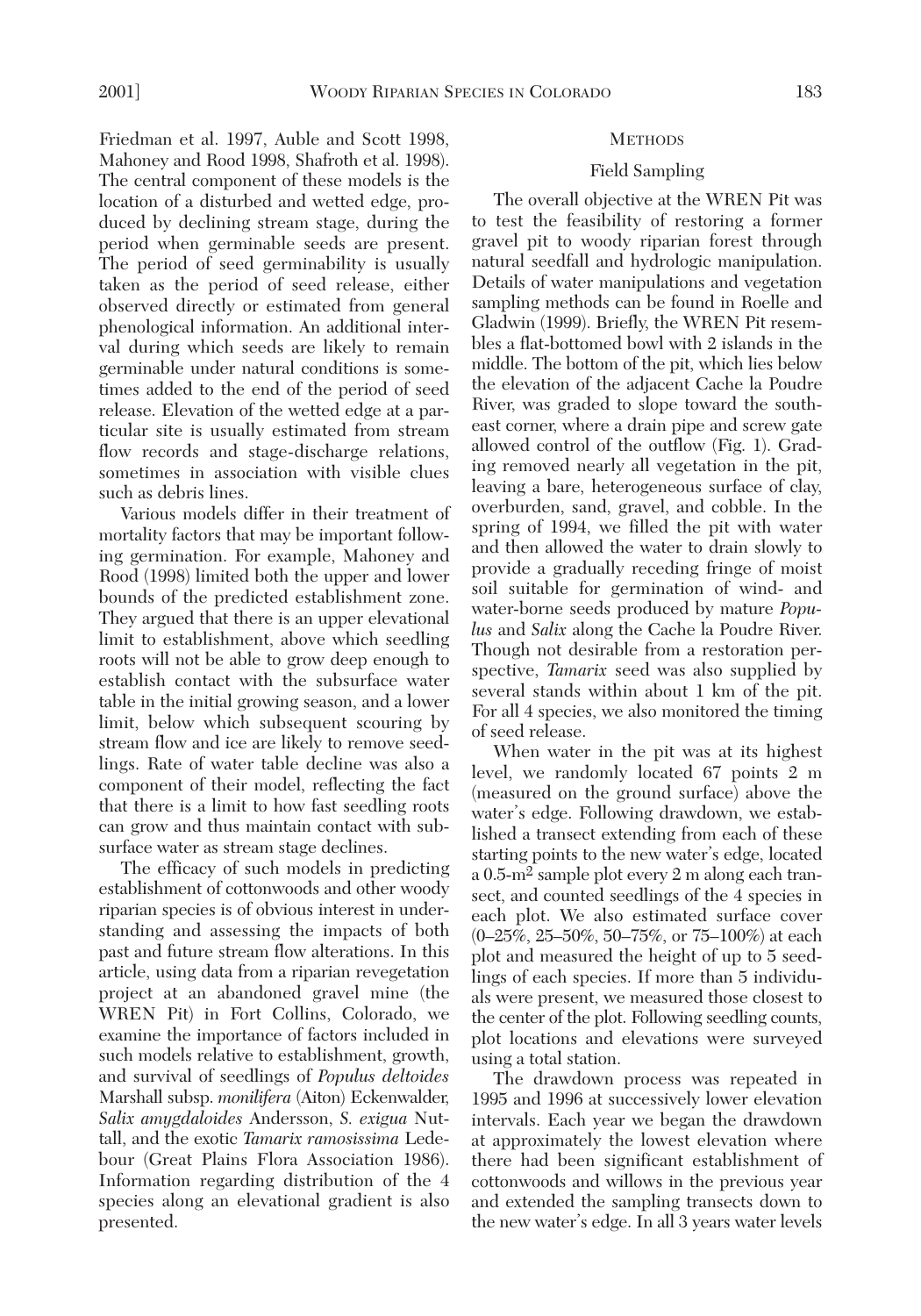

Fig. 1. Location of the WREN Pit.

as determined by a staff gauge were recorded 4–5 times each week. Drawdowns and water level monitoring were terminated after the 1996 census. We conducted a final census in 1997 to calculate survival of seedlings established in previous years. The 1997 census was restricted to *P. deltoides* and *S. amygdaloides.* Vegetative reproduction of *S. exigua* made it difficult to identify individuals, a prerequisite for calculating survival. Control measures applied to *T. ramosissima* in 1997 prevented survival calculations for this species.

#### Analysis

Information obtained in field sampling was used to test 4 hypotheses.

*H10: Location and rate of seedling establishment are unrelated to the presence of a wetted edge during seedfall*. For each year and species, we assigned plots to 1 of 3 elevation zones. Zone 1 included all plots above the highest water level that occurred during the period of seedfall. Zone 2 included all plots inundated by the highest water level and subsequently exposed (by the drawdown) during the seedfall period. Zone 3 included all plots below zone 2 (i.e., exposed after the period of seedfall). Because of differences in the timing of seedfall, zones were specific to a species; for example, a given plot in a particular year might be in zone 2 for *P. deltoides* and zone 1 for *S. exigua.* For each species we tested for differences in presence/absence among the zones at the end of the 1st growing season using a chi-square statistic. A negative binomial generalized linear model was used to estimate standard errors and to test for differences in mean seedling density among zones (Roelle and Gladwin 1999).

*H20: Location of seedling establishment is unrelated to position within the pit, presence of herbaceous cover, or magnitude of the drawdown*. On plots that have a wetted edge during the period of seedfall, other factors may be important in determining whether establishment actually occurs. We used logistic regression to examine the effects of position within the pit, herbaceous cover, and total drawdown on presence or absence of seedlings on plots in zone 2 at the end of the 1st growing season. Plots were assigned to 1 of 4 cover classes as described above, total drawdown was calculated as the plot elevation minus the lowest water level recorded during the growing season (assumed to end on 15 October), and surveyed x,y (easting, northing) plot locations were used to represent position within the pit. In these regressions we did not use a model selection procedure (i.e., all independent variables were included in all models, regardless of significance).

*H30: Growth of seedlings in the summer of establishment is unrelated to position within the pit, presence of herbaceous cover, or magnitude of drawdown*. Experimental studies have shown that the rate of water table decline can affect growth of *Populus* seedlings (Mahoney and Rood 1991, 1992, Segelquist et al. 1993). We used ordinary least-squares regression to examine the impact of total drawdown on plant height in the setting of our revegetation project. Herbaceous cover and position were also included as covariates. For these analyses we used all plots where establishment occurred, not just those in zone 2. As in the logistic regressions described above, all independent variables were entered into each of these leastsquares regressions. Inspection of residuals from these regressions revealed a pattern of increasing variance (larger residuals) at higher values for predicted height. In an attempt to reduce heteroscedasticity, we regressed the absolute values of these residuals against predicted height and used the inverse square of predicted values as weights in a least-squares regression.

*H40: Seedling survival in the 1st year following establishment (autumn to autumn) is unrelated to position within the pit, presence of herbaceous cover, or duration of flooding in the spring.* We calculated 1st-, 2nd-, and 3rd-year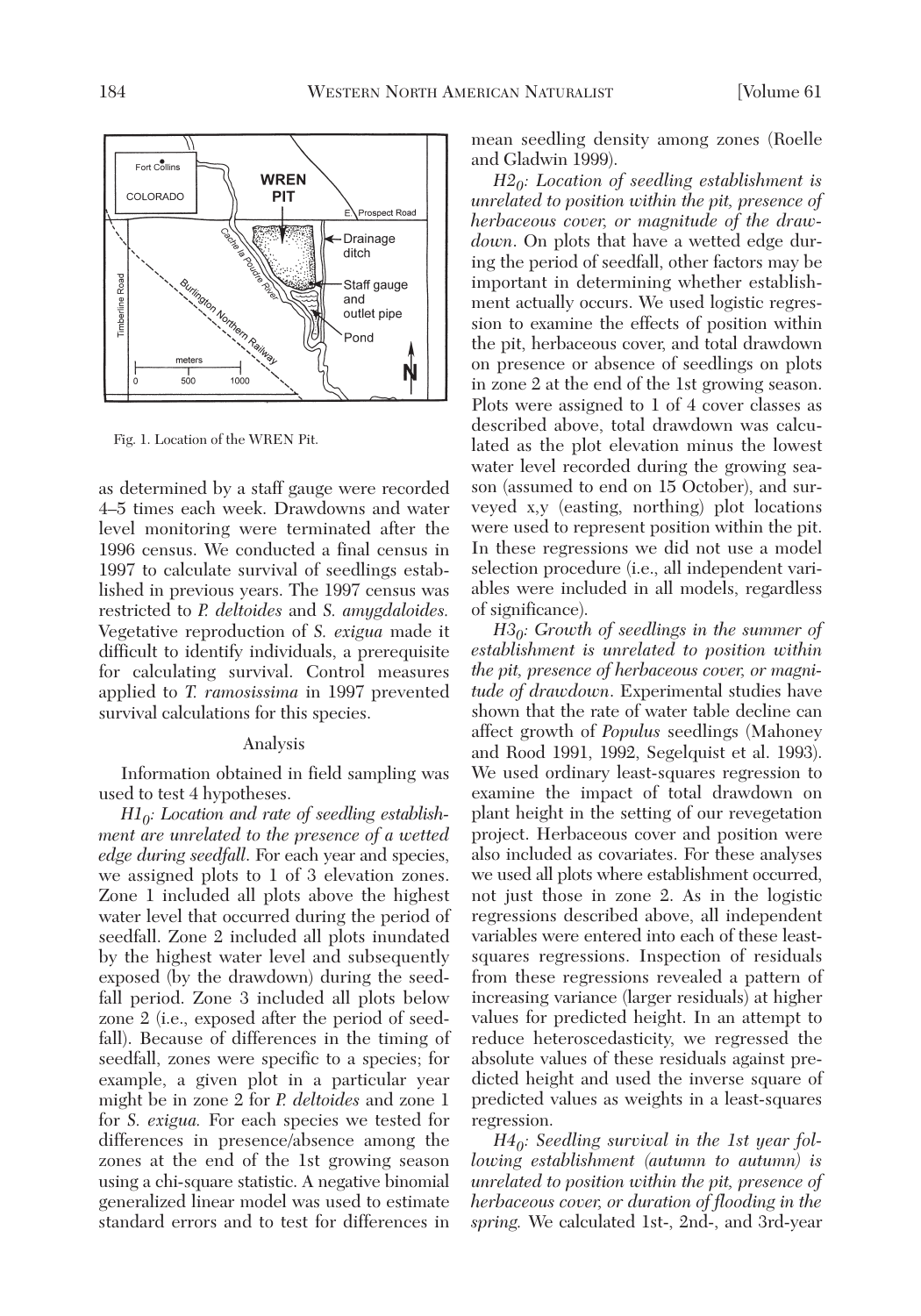survival rates for all plots (regardless of drawdown zone) in which seedling age was known with certainty (i.e., we eliminated those plots where establishment occurred in  $>1$  year). These rates represent survival from one autumn to the next; thus 1st-year survival represents seedlings that live from the 1st autumn following establishment to the next autumn. For these calculations and all subsequent analyses, survival rates were truncated at 1.0. Flooding is known to be an important mortality factor for seedlings under some circumstances (Gladwin and Roelle 1998). Each year our lowest plots were reflooded for an indefinite period in the autumn in an attempt to eradicate *T. ramosissima* seedlings. These and additional plots were also flooded in the spring following establishment as we raised the water level to begin a new drawdown. Ordinary least-squares regression was used to examine relationships between survival and days inundated in the spring following establishment. Position and cover (in the 2nd summer) were also included as covariates in these analyses. We compared alternate regression models in a generalized linear modeling context; based on comparison of residual deviances and partial residual plots, none was preferable to the linear least-squares model. Finally, we graphically examined the relative position of surviving cohorts along the elevation gradient.

Because of the multiplicity of estimates in the above regression models, some adjustment to *P*-values for a family of simultaneous estimates may be appropriate. We considered the parameter estimates for a given species in an individual year to be the family of comparisons for simultaneous inference. Using Sidak's method for simultaneous inference (Westfall and Young 1993:44–45), adjusted probabilities given *k* simultaneous estimates with unadjusted probabilities are  $P_{\text{adj}} = 1 - (1 - P_{\text{unadj}})^k$ . Thus, the unadjusted probabilities reported here can be referenced to the following adjusted probabilities given  $k = 5$  simultaneous parameter estimates:  $P_{\text{unadj}} = 0.0102$  has  $P_{\text{adj}}$  $= 0.0500, P_{\text{unadj}} = 0.0020 \text{ has } P_{\text{adj}} = 0.0100,$ and *P*unadj = 0.0002 has *P*adj = 0.0010.

# **RESULTS**

#### Establishment

Because of a failure of the seed crop (probably due to winter dieback of mature plants),

we were unable to specify elevation zones for *T. ramosissima* in 1996. Thus, we have information regarding establishment for 11 speciesyear combinations. Chi-square analyses indicate that presence/absence differed among the 3 elevation zones for all 11 combinations (Table 1). Percent occurrence was highest in zone 2, where a wetted edge was present during the period of seedfall, for 9 of 11 combinations. In the 2 cases that do not fit this pattern (*P. deltoides* and *S. amygdaloides* in 1994), percent occurrence was highest in zone 1. Tests using a negative binomial model also indicated that mean seedling densities differed among zones for all 11 species-year combinations (Table 1). Mean densities were always highest in zone 2, but in 1994 mean densities of *P. deltoides* and *S. amygdaloides* in zone 1 were similar to those in zone 2.

For plots in zone 2, logistic regression models incorporating position within the pit (easting, northing), cover, and total drawdown accounted for a maximum of 30% of total variability in establishment (0.06 ≤ Rho ≤ 0.30; *P*  $\leq$  0.0037). Regression coefficients for easting and northing were always negative (indicating a lower probability of establishment to the east and north), and coefficients for both position variables differed from zero for 10 of 11 species-year combinations (Fig. 2). Cover and probability of establishment were positively related in 8 of 11 regressions (Fig. 2). Cases where coefficients for cover did not differ from zero all occurred in 1994 (*P. deltoides, S. amygdaloides,* and *T. ramosissima*). Total drawdown ranged from 4 cm to 67 cm for various combinations of species and year (Table 2) and tended to be greater for those species (*P. deltoides, S. amygdaloides*) that establish earlier in the year. The relationship between total drawdown and probability of establishment was less clear than for other covariates (Fig. 2). *Populus deltoides* and *S. amygdaloides* each had a negative relationship in 1995 and 1996, as did *T. ramosissima* in 1995. For *S. exigua*, total drawdown was not related to probability of establishment in any of the 3 years.

# Growth

First-year growth of seedlings generally reflected the phenology of seed production (Table 3); seedlings of *P. deltoides* and *S. amygdaloides,* the earliest seed producers, were tallest, followed by those of *S. exigua* and *T. ramosissima.*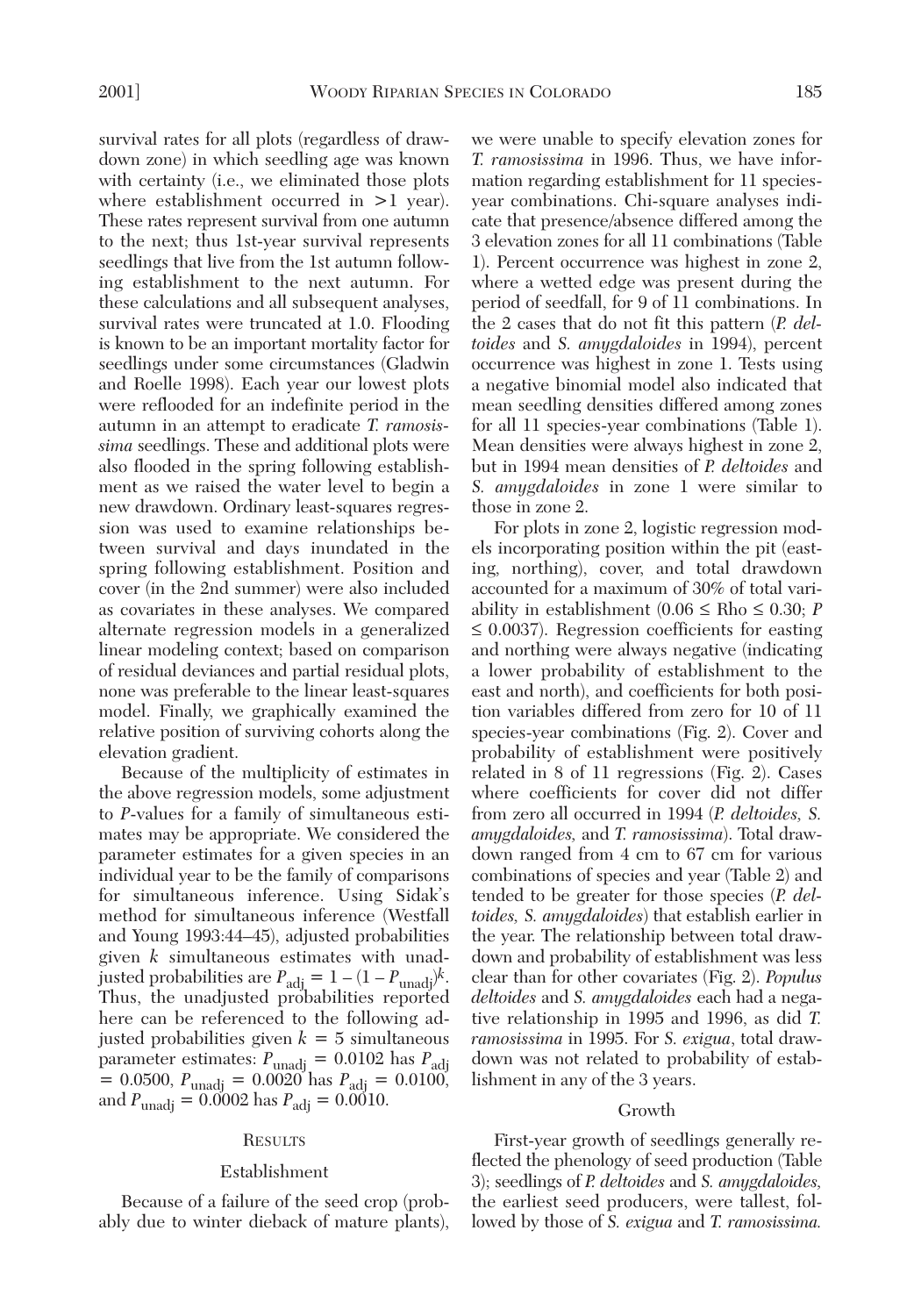TABLE 1. Percent occurrence and mean density (number ⋅ m–2) of seedlings in the 3 zones defined by presence or absence of a wetted edge during the period of seedfall. *N* is the number of plots. Deviance is from a negative binomial generalized linear model.

|                |                     |         |            | P >                                 | Mean                   |            | P >      |
|----------------|---------------------|---------|------------|-------------------------------------|------------------------|------------|----------|
| Year/          |                     | $\%$    | Chi-square | chi-                                | density                | Deviance   | chi-     |
| Zone           | $\cal N$            | present | (df)       | square                              | $\pm s_{\overline{x}}$ | (df)       | square   |
|                |                     |         |            | Populus deltoides subsp. monilifera |                        |            |          |
| 1994           |                     |         |            |                                     |                        |            |          |
| 1              | 94                  | 9.6     |            |                                     | $0.21 \pm 0.115$       |            |          |
| $\mathbf{2}$   | 325                 | 8.6     | 13.65(2)   | 0.0012                              | $0.29 \pm 0.064$       | 7.45(2)    | 0.0241   |
| 3              | 194                 | 1.0     |            |                                     | $0.02 \pm 0.073$       |            |          |
| 1995           |                     |         |            |                                     |                        |            |          |
| 1              | 722                 | 7.8     |            |                                     | $0.81 \pm 0.089$       |            |          |
| $\mathbf{2}$   | 599                 | 50.6    | 301.78(2)  | < 0.0001                            | $7.78 \pm 0.410$       | 539.15(2)  | < 0.0001 |
| 3              | 166                 | 34.3    |            |                                     | $3.60 \pm 0.424$       |            |          |
| 1996           |                     |         |            |                                     |                        |            |          |
| 1              | 1295                | 4.5     |            |                                     | $0.67 \pm 0.064$       |            |          |
| $\overline{2}$ | 553                 | 47.6    | 501.50(2)  | < 0.0001                            | $15.47 \pm 0.817$      | 1484.84(1) | < 0.0001 |
| 3              | 1                   | 0.0     |            |                                     |                        |            |          |
|                |                     |         |            | Salix amygdaloides                  |                        |            |          |
| 1994           |                     |         |            |                                     |                        |            |          |
| 1              | 94                  | 16.0    |            |                                     | $2.49 \pm 0.433$       |            |          |
| $\mathbf{2}$   | 315                 | 15.9    | 26.45(2)   | < 0.0001                            | $2.65 \pm 0.246$       | 107.65(2)  | < 0.0001 |
| 3              | 204                 | 2.0     |            |                                     | $0.04 \pm 0.106$       |            |          |
| 1995           |                     |         |            |                                     |                        |            |          |
| 1              | 722                 | 3.9     |            |                                     | $0.26 \pm 0.055$       |            |          |
| $\sqrt{2}$     | 599                 | 22.0    | 100.34(2)  | < 0.0001                            | $1.93 \pm 0.116$       | 208.98(2)  | < 0.0001 |
| 3              | 166                 | 15.7    |            |                                     | $0.77 \pm 0.149$       |            |          |
| 1996           |                     |         |            |                                     |                        |            |          |
| 1              | 1295                | 0.1     |            |                                     | $0.00 \pm 0.033$       |            |          |
| $\mathbf{2}$   | 553                 | 16.3    | 217.33(2)  | < 0.0001                            | $1.75 \pm 0.101$       | 431.87(1)  | < 0.0001 |
| 3              | 1                   | 0.0     |            |                                     |                        |            |          |
|                |                     |         |            | Salix exigua                        |                        |            |          |
| 1994           |                     |         |            |                                     |                        |            |          |
| 1              | 218                 | 11.9    |            |                                     | $0.51 \pm 0.139$       |            |          |
| $\overline{2}$ | 340                 | 32.4    | 46.61(2)   | < 0.0001                            | $4.99 \pm 0.377$       | 186.17(2)  | < 0.0001 |
| 3              | 55                  | 1.8     |            |                                     | $0.04 \pm 0.205$       |            |          |
| 1995           |                     |         |            |                                     |                        |            |          |
| 1              | 1213                | 6.3     |            |                                     | $0.63 \pm 0.059$       |            |          |
| $\mathbf{2}$   | 240                 | 50.0    | 329.29(2)  | < 0.0001                            | $15.66 \pm 1.104$      | 1289.78(2) | < 0.0001 |
| 3              | 34                  | 11.8    |            |                                     | $0.35 \pm 0.306$       |            |          |
| 1996           |                     |         |            |                                     |                        |            |          |
| 1              | 1484                | 0.1     |            |                                     | $0.00 \pm 0.029$       |            |          |
| $\mathbf 2$    | 364                 | 21.7    | 330.60(2)  | < 0.0001                            | $2.22 \pm 0.128$       | 559.51(1)  | < 0.0001 |
| 3              | 1                   | 0.0     |            |                                     |                        |            |          |
|                | Tamarix ramosissima |         |            |                                     |                        |            |          |
| 1994           |                     |         |            |                                     |                        |            |          |
| 1              | 324                 | 8.6     |            |                                     | $0.39 \pm 0.094$       |            |          |
| $\overline{2}$ | 284                 | 34.9    | 64.65(2)   | < 0.0001                            | $2.89 \pm 0.233$       | 131.32(1)  | < 0.0001 |
| 3              | 5                   | 0.0     |            |                                     |                        |            |          |
| 1995           |                     |         |            |                                     |                        |            |          |
| 1              | 1321                | 1.3     |            |                                     | $0.06 \pm 0.034$       |            |          |
| $\mathbf 2$    | 161                 | 63.4    | 746.17(2)  | < 0.0001                            | $14.15 \pm 0.834$      | 2335.91(2) | < 0.0001 |
| 3              | $\overline{5}$      | 20.0    |            |                                     | $0.40 \pm 0.667$       |            |          |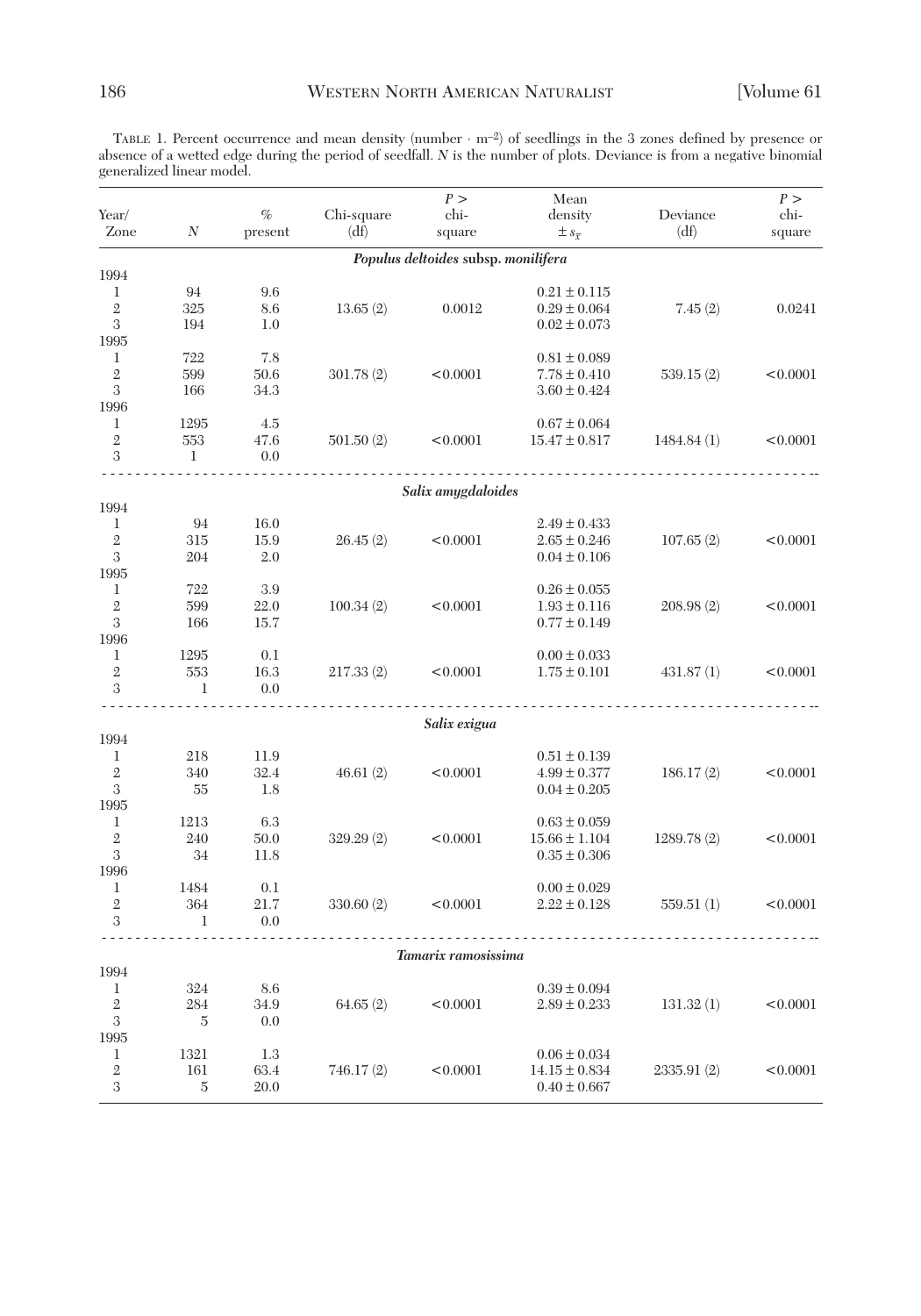Least-squares regressions using the covariates position, cover, and total drawdown explained 19–40% of the variance in mean seedling height at the end of the 1st growing season  $(0.19 ≤ R<sup>2</sup> ≤ 0.40; P ≤ 0.041)$ . In contrast to its relationship to the probability of establishment, the covariate easting (x location) was positively related to mean plant height (i.e., seedling height increased to the east) in 6 of 11 species-year combinations (Fig. 3). On the other hand, the relationship between the covariate northing (y location) and mean plant height was negative for 6 of 11 combinations of species and year. Cover was positively related to mean plant height in 9 of 11 cases, the only exceptions being *P. deltoides* in 1996 and *T. ramosissima* in 1994. As with probability of establishment, the relationship between drawdown and mean plant height was variable, with 4 of 11 coefficients being positive and 4 negative.

## Survival

Truncation of survival rates to 1.0 affected 101 of 1631 (6.2%) species-plot combinations used in calculating 1st-year survival rates, 39 of 469 (8.3%) used in calculating 2nd-year survival rates, and 0 of 32 (0.0%) used in calculating 3rd-year survival rates. First-year survival rates ranged from a low of 0.14 for *T. ramosissima* in 1996 to a high of 0.55 for *S. exigua* in 1996 (Table 4). With the exception of *T. ramosissima,* 1st-year survival rates were highest in 1996 and lowest in 1995. All species showed increased survival in the 2nd year, as did *P. deltoides* and *S. amygdaloides* in the 3rd year. Second-year survival for *S. exigua* may be overestimated due to vegetative reproduction.

Least-squares regressions relating position, cover (in the 2nd summer after establishment), and days flooded (in the spring after establishment) to 1st-year survival were significant ( $P \le 0.0356$ ) for 7 of 8 species-year combinations, the lone exception being *P. deltoides* in 1995. Again, however, proportion of variance explained by these models was low (0.04  $\leq R^2 \leq 0.29$ ). Regression analysis showed no consistent relationships between 1st-year survival and the covariates position and cover (Fig. 4). Number of days that a plot was inundated in the spring following establishment, however, tended to be negatively related to survival, with 5 of 8 species-year combinations having regression coefficients differing from



Fig. 2. Logistic regression coefficients and 95% confidence intervals for relations between seedling establishment and the covariates position (easting, northing), cover, and drawdown. Sample sizes (number of plots) are as in Table 2, zone 2.

zero. The maximum number of days inundated was greater in 1995 for all species (Table 5), but this did not result in a stronger effect of flooding in that year (Fig. 4).

Distribution of plots with surviving seedlings along the elevation gradient of the WREN Pit did not change substantially through the 4 years in which censuses were conducted (Fig. 5). Surviving *P. deltoides* and *S. amygdaloides* were at the highest elevations for cohorts established in a particular year, with *S. exigua* and *T. ramosissima* at lower elevations. The lower end of the distribution for several cohorts was "trimmed," probably by both autumn and spring flooding. This effect is particularly noticeable for *T. ramosissima* established in 1994 (Fig. 5).

#### **DISCUSSION**

#### Establishment

Presence of a bare, wetted edge was a good predictor of establishment for all 4 species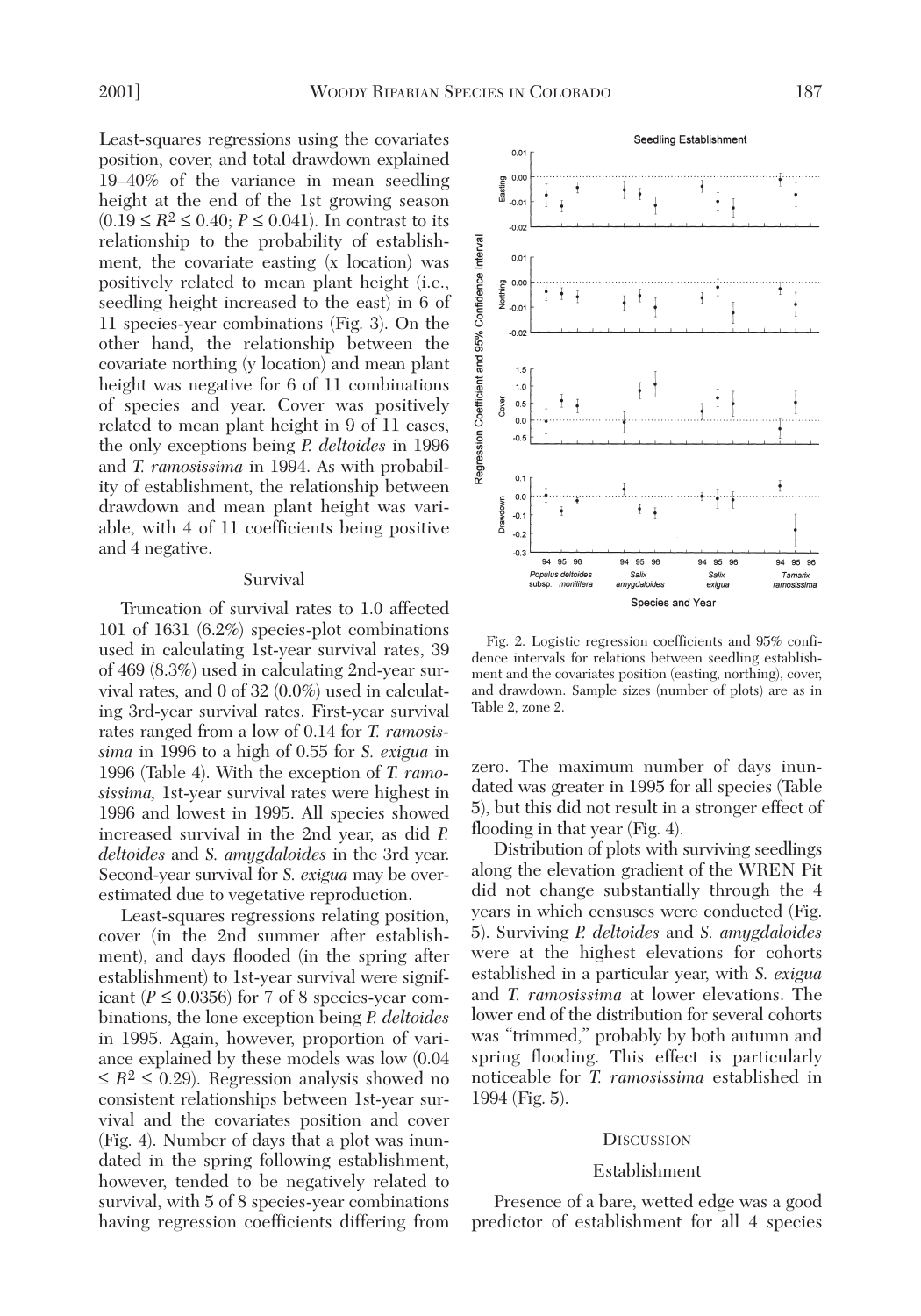| Year | Populus deltoides<br>subsp. monilifera | Salix<br>amygdaloides | Salix exigua | <b>Tamarix</b><br>ramosissima |
|------|----------------------------------------|-----------------------|--------------|-------------------------------|
| 1994 | $27 - 67$                              | $28 - 67$             | $11 - 5$     | $4 - 39$                      |
| 1995 | $23 - 59$                              | $23 - 59$             | $9 - 32$     | $4 - 23$                      |
| 1996 | $9 - 67$                               | $9 - 67$              | $9 - 51$     |                               |

TABLE 2. Range of total drawdown (cm) experienced by seedlings on sample plots.

TABLE 3. Mean (cm)  $\pm s_{\overline{x}}$  of seedling heights averaged by plot. Number of plots is in parentheses.

| Year | Populus deltoides<br>subsp. <i>monilifera</i> | Salix<br>amygdaloides | Salix exigua         | <i>Tamarix</i><br>ramosissima |
|------|-----------------------------------------------|-----------------------|----------------------|-------------------------------|
| 1994 | $11.0 \pm 1.20$ (39)                          | $11.8 \pm 1.19(69)$   | $5.2 \pm 0.39$ (137) | $3.8 \pm 0.22$ (127)          |
| 1995 | $11.2 \pm 0.42$ (416)                         | $18.6 \pm 0.94$ (186) | $7.0 \pm 0.50$ (200) | $3.3 \pm 0.16$ (120)          |
| 1996 | $10.6 \pm 0.43$ (321)                         | $15.1 \pm 0.88(91)$   | $7.8 \pm 0.58$ (80)  |                               |

studied. Several other investigators have reported comparable results. For example, Auble et al. (1997), working on Boulder Creek in Colorado, found that establishment of *Populus deltoides* subsp. *monilifera* was limited to bare, moist surfaces created by spring flooding. Shafroth et al. (1998) obtained similar results for *Populus fremontii, Salix gooddingii, Baccharis salicifolia,* and *Tamarix ramosissima* along the Bill Williams River in Arizona.

Inaccuracies in estimating whether or not a plot was moist during the period of seedfall likely accounted for many of the prediction errors in our study, particularly at the upper ends of the establishment zones. For example, establishment of *P. deltoides* and *S. amygdaloides* was similar in zones 1 and 2 in 1994 (Table 1). Of 24 species-plot combinations in which establishment of *P. deltoides* or *S. amygdaloides* occurred in zone 1 in 1994, all plot elevations were within 9 cm of the top of zone 2 (i.e., the water level at the start of drawdown, as measured by a staff gauge), and 22 were within 2 cm. Plots this close to surface water level at the start of drawdown could easily have been moist due to capillary rise. A component to account for capillary rise might improve predictions; in the case of the WREN Pit, however, capillary rise would likely have to be estimated separately for each plot because of the variability of the substrate. Water standing in perched depressions at the start of seedfall could account for additional inaccuracies in predictions at the upper ends of establishment zones. At the lower ends of establishment zones, predictions might be improved by adding a (species-specific) period to account



Fig. 3. Least-squares regression coefficients and 95% confidence intervals for relations between 1st-year seedling height and the covariates position (easting, northing), cover, and drawdown. Sample sizes (number of plots) are as in Table 3.

for the time that seeds remain germinable after they are released. The period of germinability has been estimated at about 1 week for *Salix* spp. (Ware and Penfound 1949, Densmore and Zasada 1983), 1–2 weeks for *Populus* spp. (Moss 1938, Ware and Penfound 1949),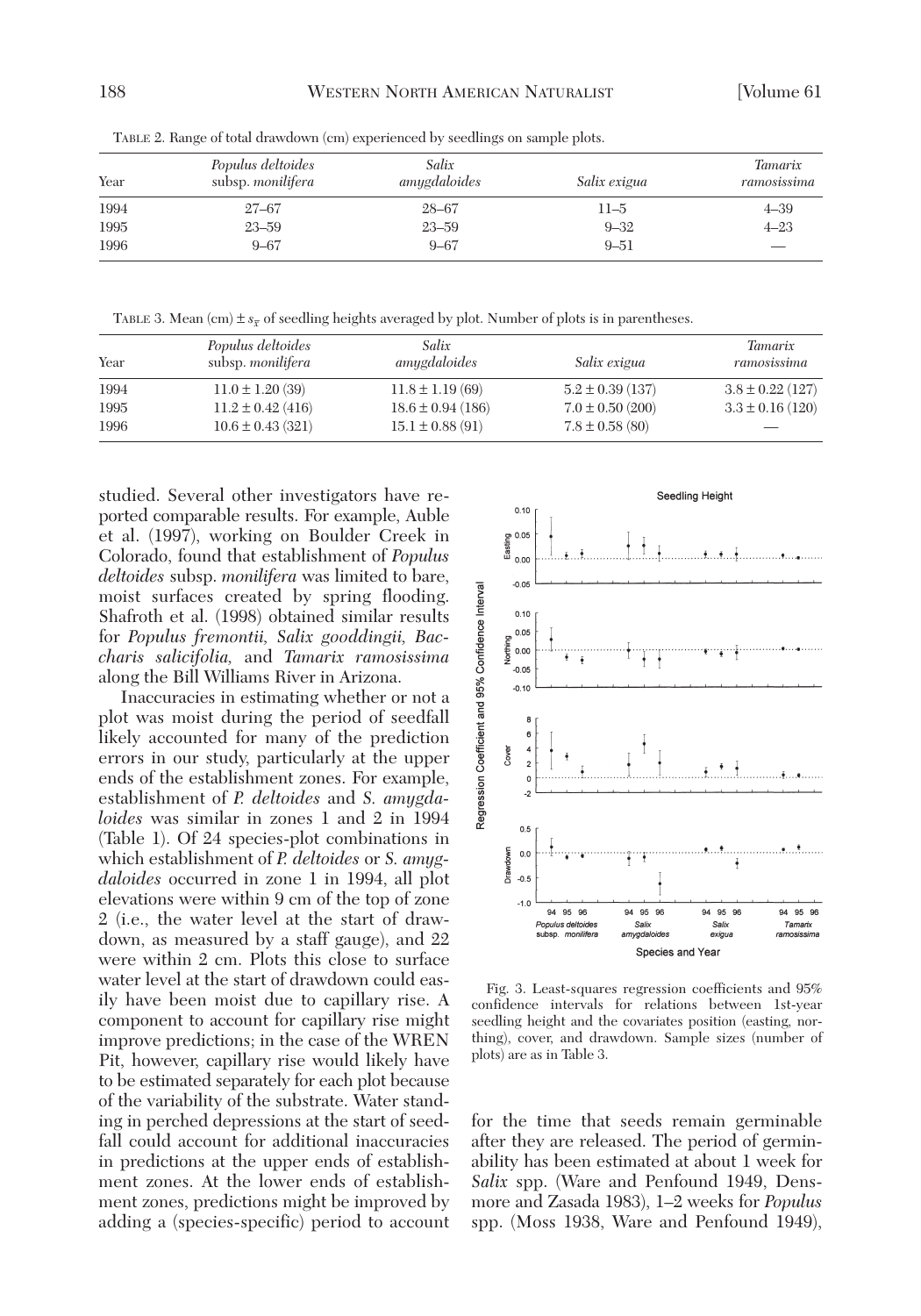| Year                                | 1st-year rate          | 2nd-year rate          | 3rd-year rate         |  |  |  |
|-------------------------------------|------------------------|------------------------|-----------------------|--|--|--|
| Populus deltoides subsp. monilifera |                        |                        |                       |  |  |  |
| 1995                                | $0.21 \pm 0.060$ (35)  |                        |                       |  |  |  |
| 1996                                | $0.41 \pm 0.019(414)$  | $0.58 \pm 0.149$ (12)  |                       |  |  |  |
| 1997                                | $0.33 \pm 0.020$ (276) | $0.81 \pm 0.020$ (230) | $0.83 \pm 0.126$ (8)  |  |  |  |
|                                     |                        | Salix amygdaloides     |                       |  |  |  |
| 1995                                | $0.30 \pm 0.048$ (67)  |                        |                       |  |  |  |
| 1996                                | $0.38 \pm 0.030$ (183) | $0.46 \pm 0.078$ (31)  |                       |  |  |  |
| 1997                                | $0.37 \pm 0.039$ (89)  | $0.58 \pm 0.043$ (102) | $0.69 \pm 0.082$ (24) |  |  |  |
|                                     |                        | Salix exigua           |                       |  |  |  |
| 1995                                | $0.35 \pm 0.037(130)$  |                        |                       |  |  |  |
| 1996                                | $0.55 \pm 0.031(190)$  | $0.77 \pm 0.049$ (60)  |                       |  |  |  |
| 1997                                |                        |                        |                       |  |  |  |
|                                     |                        | Tamarix ramosissima    |                       |  |  |  |
| 1995                                | $0.19 \pm 0.031$ (127) |                        |                       |  |  |  |
| 1996                                | $0.14 \pm 0.025$ (120) | $0.67 \pm 0.069$ (34)  |                       |  |  |  |
| 1997                                |                        |                        |                       |  |  |  |

TABLE 4. Mean ± *sx –* of plot survival rates. Number of plots is in parentheses. Survival rates >1.0 were truncated to 1.0.

and 8 weeks for *Tamarix* spp. (Horton et al. 1960). In most of these trials, however, seeds were stored in the laboratory rather than under field conditions.

#### Position

We initially included x- and y-coordinates in our regression analyses of other factors affecting establishment, growth, and survival of seedlings to account for any variability due to position before examining the effects of cover, drawdown, and flooding. We were somewhat surprised to find a consistent effect of position on establishment, which tended to decrease to the north and east for all species and years. The most likely explanation for this effect is that seepage from the Cache la Poudre River and a pond (Fig. 1) often provided additional moisture to the west and south banks of the pit, thus resulting in conditions more favorable for establishment. Reasons for the generally positive relationships between easting (y location) and seedling height remain unclear. Other factors that may be important in position effects include soil texture, chemistry, and water relations; location of seed sources and the target area relative to wind patterns; and depth to groundwater.

# Cover

Previous studies have shown that herbaceous cover or leaf litter present during the period of cottonwood and willow seedfall can

inhibit germination and growth. Friedman et al. (1995), for example, found that removing sod to expose bare mineral soil significantly enhanced establishment of *Populus deltoides* subsp. *monilifera* and *Salix amygdaloides.* Stromberg et al. (1991) found that densities of *Populus fremontii* and *Baccharis salicifolia* were negatively related to herbaceous cover, a result they attributed to the difficulty of seeds penetrating vegetation to make contact with the soil. They also reported that seedlings grow better (in spring and summer of establishment) on less densely vegetated plots. Johnson et al. (1976) and Walker et al. (1986) found similar negative effects of leaf litter on cottonwood and willow establishment, though other factors (e.g., reduced light, reduced soil temperatures) may also be important under an existing forest canopy.

In cases where herbaceous cover establishes simultaneously with or after seedlings, interactions may be more complicated. Stromberg (1997) found that *Tamarix chinensis* seedlings were sparsely distributed in plots with >50% cover of sweet clover (*Melilotus* spp.) but were abundant in plots with <50% sweet clover cover. Densities of *Populus fremontii* seedlings, on the other hand, were not affected by the presence of sweet clover. Their explanation of this pattern was that *T. chinensis* seedfall occurred after sweet clover had germinated and expanded to cover much of the ground, whereas *P. fremontii* seedlings established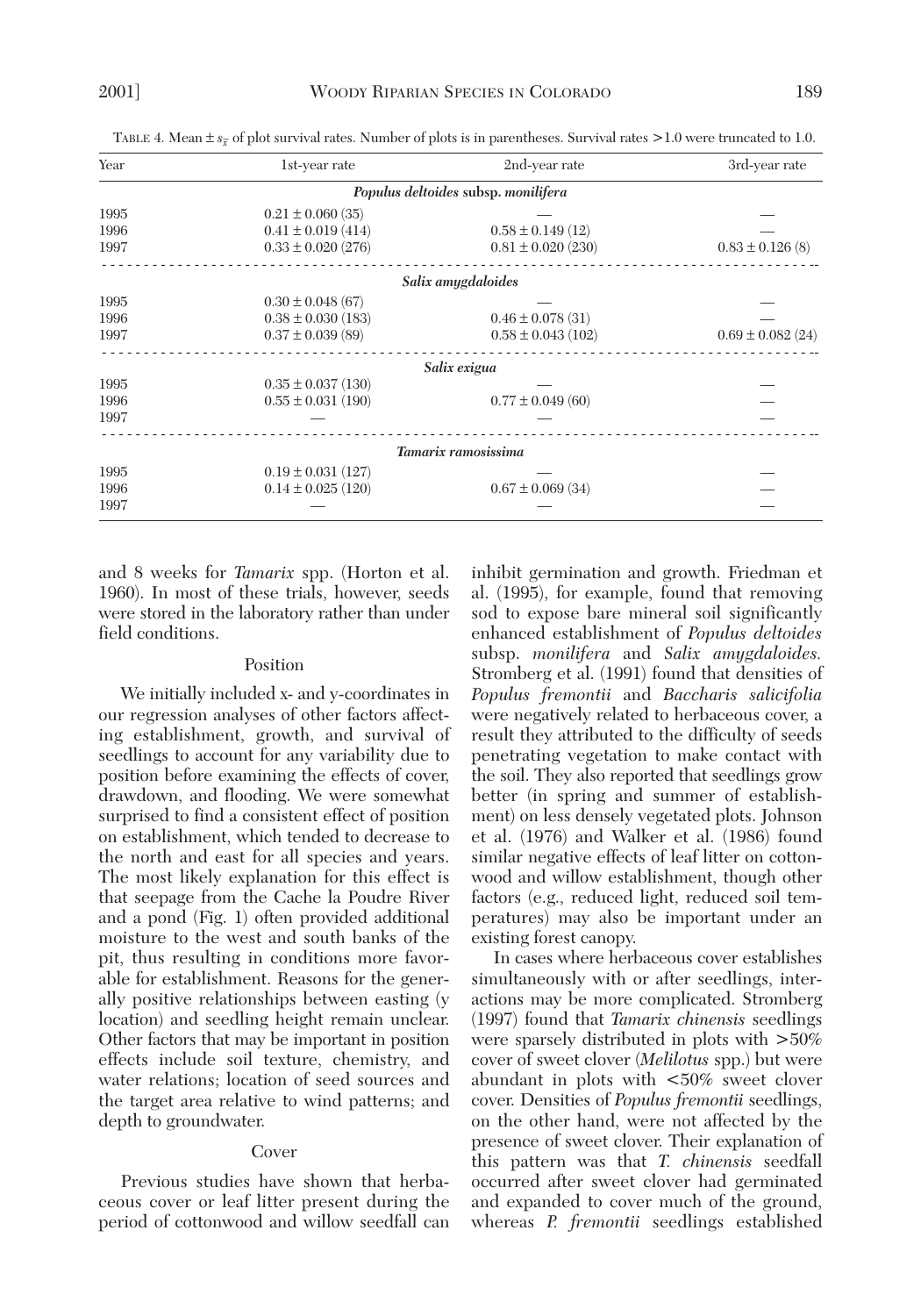

Fig. 4. Least-squares regression coefficients and 95% confidence intervals for relations between 1st-year seedling survival and the covariates position (easting, northing), cover, and flooding. Sample sizes are as in Table 4.

before sweet clover. Even though *P. fremontii* seedlings were overtopped by sweet clover in early summer, they were subsequently exposed to full sunlight as sweet clover senesced and therefore survived well. Shafroth et al. (1998) reported that plots in which woody riparian seedlings established tended to have greater herbaceous cover than those without establishment. They also found a correlation between herbaceous cover and lower, wetter sites and hypothesized either that these sites were simply more favorable for plant growth in the arid environment of Arizona or that herbaceous cover became established after seedlings.

In our study it is clear that herbaceous cover generally developed either simultaneously with or after woody seedlings because site preparation resulted in bare substrate throughout most of the pit, and flooding prevented establishment of any vegetation prior to drawdown. Thus, in zone 2, where we examined effects of factors such as cover on establishment, there was little cover to interfere with seed deposition on most plots. We suspect that positive relations between woody seedling establish-

ment and herbaceous cover (Fig. 2) are an indication that both herbs and woody seedlings established better on wetter sites. The 3 species-year combinations for which the relationship between herbaceous cover and establishment was nonsignificant (Fig. 2) all occurred in 1994, the 1st year in which we conducted a drawdown. In 1994 surface water in some parts of the pit extended into areas where site preparation had not removed existing vegetation. Such vegetation may have interfered with seed deposition and resulted in different relationships between cover and establishment than in other years. The hypothesis that plots with greater herbaceous cover are simply favorable sites where both herbs and woody seedlings may thrive is perhaps further supported by the positive relationships between cover and woody seedling height in the 1st summer (Fig. 3). However, we did not find consistent relationships between 1st-year survival (from the autumn following establishment to the next autumn) and herbaceous cover during the 2nd summer of growth (Fig. 4). This may indicate that cover was dense enough on some plots in the 2nd summer to result in significant competition for light, water, and nutrients.

# Drawdown

Tolerance of woody riparian seedlings, particularly *Populus* spp., to drawdown or water table decline has been examined in both laboratory and field studies. Laboratory investigations have generally involved measuring plant response to controlled drawdown rates. Mahoney and Rood (1991), for example, reported that rates of water table decline ≥4 cm  $\cdot$  day<sup>-1</sup> limited survival of seedlings of a natural poplar hybrid (*Populus deltoides* × *P. balsamifera*) through the 1st growing season (which is equivalent to establishment as defined for our study), and that a decline of  $1 \text{ cm} \cdot$ day–1 resulted in maximum root elongation. In a similar study of *Populus deltoides* subsp. *monilifera* seedlings, Segelquist et al. (1993) found that drawdown rates  $\geq 0.7$  cm · day<sup>-1</sup> affected establishment and that shoot height, shoot biomass, root length, root biomass, and total biomass were greatest at a rate of  $0.4 \text{ cm} \cdot$  $day^{-1}$ .

The approach in field studies has generally been to measure the elevation of established seedlings relative to elevation of the adjacent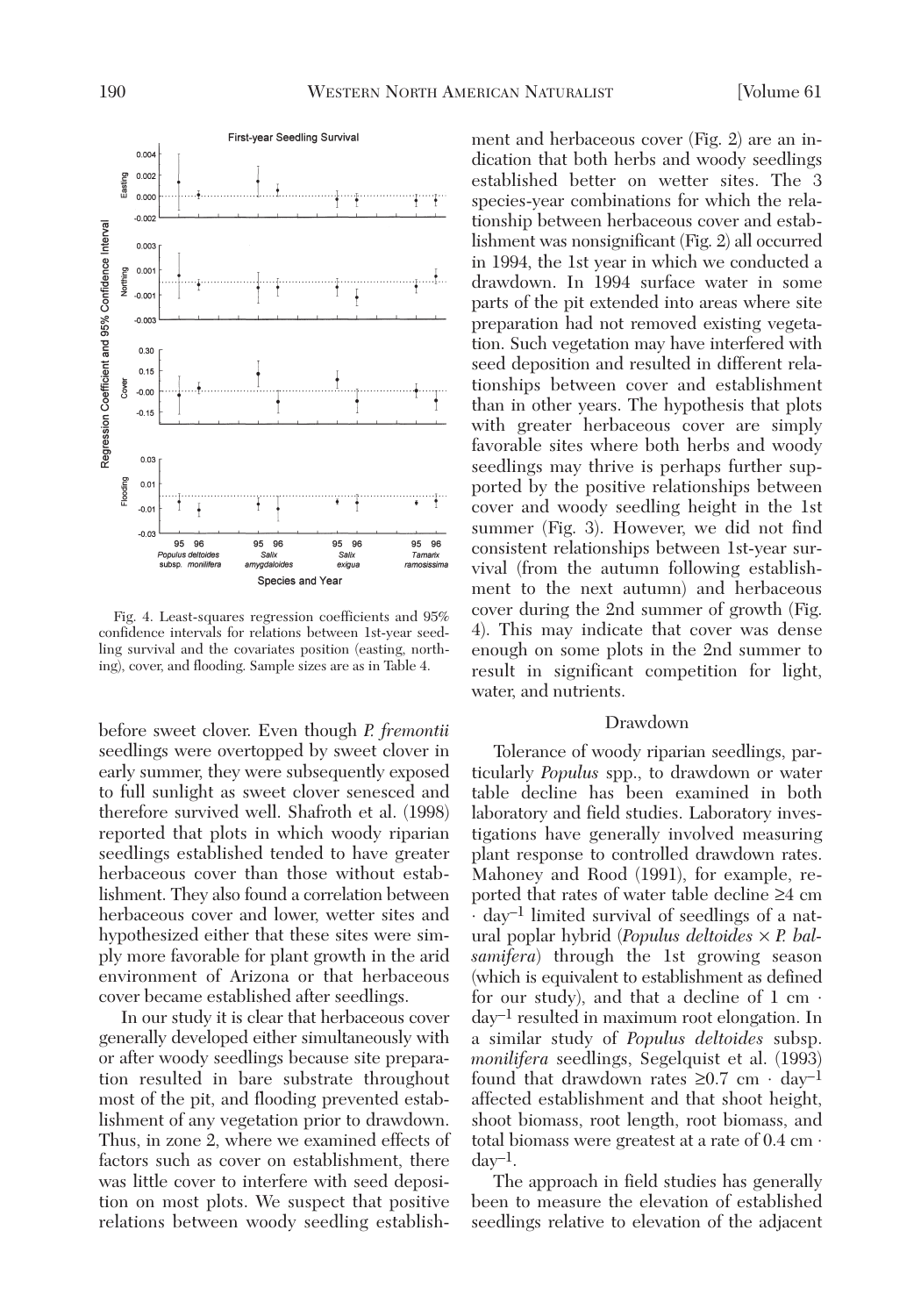| Year | Flooding<br>characteristic | Populus<br>deltoides<br>subsp.<br>monilifera | Salix<br>amygdaloides | Salix exigua | <b>Tamarix</b><br>ramosissima |
|------|----------------------------|----------------------------------------------|-----------------------|--------------|-------------------------------|
| 1995 | Range (days)               | $0 - 83$                                     | $0 - 84$              | $0 - 94$     | $0 - 89$                      |
|      | Mean (days)                | 13.8                                         | 11.2                  | 38.6         | 51.1                          |
|      | Percent of plots flooded   | 57.1                                         | 58.2                  | 87.7         | 94.5                          |
| 1996 | Range (days)               | $0 - 35$                                     | $0 - 25$              | $0 - 35$     | $0 - 42$                      |
|      | Mean (days)                | 3.3                                          | 3.0                   | 8.0          | 21.4                          |
|      | Percent of plots flooded   | 23.4                                         | 25.7                  | 46.3         | 90.8                          |

TABLE 5. Flooding characteristics of the plots for which 1st-year survival could be calculated.

stream at some reference flow (usually late summer or autumn), the difference representing overall water table decline or drawdown experienced by the seedlings. The assumptions in this approach are that seedlings become established at the wetted edge as flood flows recede and that the subsurface water table roughly parallels water level in the stream. While subsurface water levels have rarely been measured in studies of this nature, Mahoney and Rood (1998) argued that it is reasonable to assume a horizontal water table in the generally coarse alluvial substrates adjacent to most western streams. Mahoney and Rood (1998) recently summarized information from these kinds of studies in the context of their "Recruitment Box" model, concluding that *Populus* establishment is most likely to occur at elevations 60–150 cm above the growing season "base flow." Above 150 cm, seedlings are likely to die from desiccation (i.e., their roots are not able to grow fast enough to maintain contact with the subsurface water table, even taking into account capillary rise). Below 60 cm, the probability of surviving future scouring by stream flow or ice is low. Mahoney and Rood (1998) also incorporated a maximum drawdown rate of 2.5 cm ⋅ day–1 as part of their recruitment model.

While generalizations from these kinds of studies are difficult (Shafroth et al. 1998), we established a target drawdown rate of 1.0 cm ⋅ day–1 for our work at the WREN Pit. Our overall objective was to test the utility of natural seedfall and hydrologic manipulation as a revegetation technique, and we viewed 1.0 cm  $\cdot$  day<sup>-1</sup> as a conservative choice that would prevent seedlings from becoming hydrologically stranded but still promote root elongation. Thus, it is perhaps not surprising that there was no consistent relationship between drawdown and establishment (Fig. 2) or growth in the 1st summer (Fig. 3). In addition, the lower bound (60 cm) suggested by Mahoney and Rood (1998) is probably not applicable in the context of the WREN Pit, where we attempted to maintain winter water levels low enough that established seedlings would not be affected by ice, and where scouring by stream flow is not a problem. Finally, subsurface water relationships in the WREN Pit are probably more complicated than in most floodplain situations, due to the fact that most alluvial sand and gravel was removed.

#### Flooding

Several authors have reported that inundation by standing water can be a significant mortality factor for some riparian seedlings (Gladwin and Roelle 1998). *Populus* and *Tamarix* have been best studied in this regard, and, in general, results indicate that susceptibility to inundation decreases significantly after the 1st year. Gladwin and Roelle (1998) found significant mortality of both *P. deltoides* and *T. ramosissima* seedlings inundated for 25 days in autumn (15 September through 10 October) following establishment, but no significant effect of inundation for 28 days in the following spring (21 May through 18 June). In the current study, however, spring flooding (as we raised the water level in the pit to begin the new drawdown) had a consistent negative effect on 1st-year survival (Fig. 4), although regression coefficients were significant for only 5 of 8 species-year combinations.

Reasons for this apparent difference in the effects of spring flooding are unclear. In 1995 many seedlings were flooded earlier (beginning April 1) and longer (up to 94 days) than those in the study reported by Gladwin and Roelle (1998). In 1996, however, starting date (11–26 May, depending on species) and duration (up to 42 days) of flooding were more similar to those reported by Gladwin and Roelle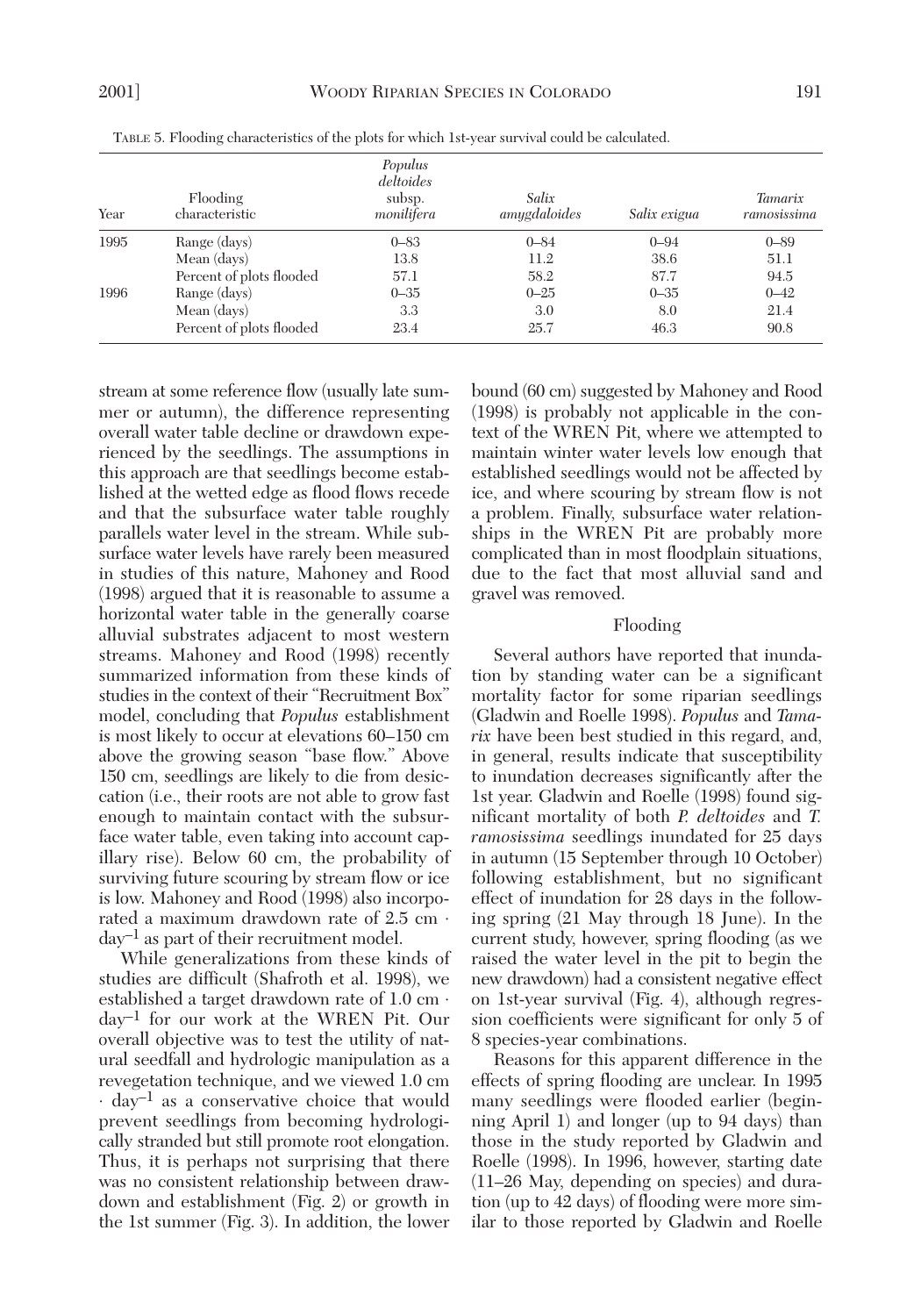

Fig. 5. Distribution of plots with surviving seedlings along the elevation gradient of the WREN Pit. Boxes represent 25th–75th percentiles; whiskers extend to 5th and 95th percentiles. Long-dash horizontal lines connect medians for cohorts established in 1994, short-dash lines for cohorts established in 1995, and solid lines for cohorts established in 1996.

(1998). It is possible that date of initiation and duration of flooding relative to the precise phenology of plant growth are important determinants of vulnerability, especially for relatively young seedlings just emerging from their 1st dormant season. However, given that there were no consistent differences in the results in 1995 compared with 1996, it seems unlikely that date of initiation or duration of flooding was primarily responsible for the fact that results in the current study were different from those of Gladwin and Roelle (1998). Interpretation is further complicated by the fact that some plots were flooded for a period of unknown duration each autumn as we attempted to control *T. ramosissima.*

The hypothesis that survival over the 1st winter is positively related to seedling size was also considered. If seedlings at lower elevations were smaller (due to later germination) and if smaller seedlings had poorer survival than larger ones, then the apparent flooding effect could be an artifact, because smaller (lower) seedlings were more likely to be flooded. However, we found no consistent relationship between seedling size and elevation in the current study. Furthermore, *P. deltoides* seedlings in the current study were somewhat taller (Table 3) at the end of the 1st summer than those used by Gladwin and Roelle (1998; Table 1), and *T. ramosissima* seedlings were about the same size.

Physical and chemical characteristics of flood water are also known to influence plant response (Whitlow and Harris 1979), and any number of differences in such parameters may have existed between the WREN Pit and the pond in which Gladwin and Roelle (1998) did their spring treatment. Detailed study of the response of seedlings to flood waters differing with respect to factors such as salinity and dissolved oxygen is warranted.

# Seedling Distribution

A temporal pattern in seed production by various species of *Populus, Salix,* and *Tamarix* has been reported by several authors. With some variation due to species and geographic location, *Populus* usually produces seed earliest in the growing season and for a relatively short time, followed by *Salix* (often for a somewhat longer time) and then *Tamarix,* which usually has the longest and latest period of seed production (Warren and Turner 1975, Stromberg 1997, Shafroth et al. 1998, Roelle and Gladwin 1999). If the common mode of establishment of these species is seed germination on bare, moist surfaces remaining as stream flows recede following spring or early summer floods, then the median establishment elevation for *Populus* should be highest, followed by *Salix* and then *Tamarix,* usually with some overlap between species. For any given year, this is exactly the pattern observed at the WREN Pit (Fig. 5).

In contrast, several investigators have found different patterns in juvenile and mature stands of these same species (Stromberg et al. 1996, Allred and Schmidt 1999, Shafroth 1999), with *Tamarix* occupying relatively higher positions than in the establishment pattern described above. There are 2 possible explanations for such differences in distribution between seedlings and older plants. First, the various species might have been established in different flood events, perhaps in different years (i.e., the establishment pattern described above did not apply to a particular site). For example, a relatively large flood in late summer (when only *Tamarix* is producing seed) might lead to establishment of *Tamarix* above *Populus* and *Salix* that established during smaller flood events. Second, and perhaps more likely, differential mortality among species might have altered their relative distribution through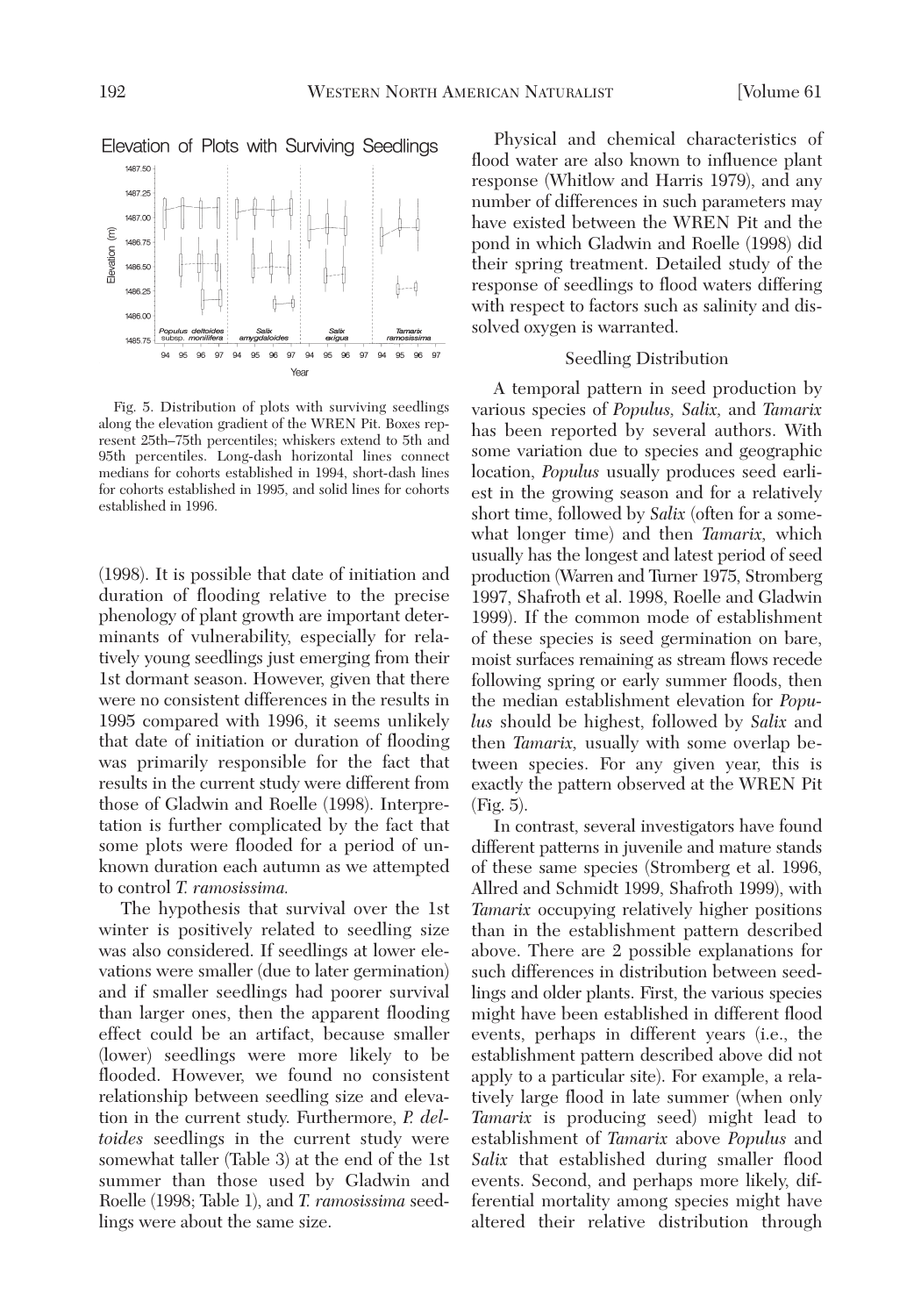time. Many factors that have been proposed to account for the invasive success of *Tamarix* (e.g., high tolerance of drought, inundation, and salinity; vigorous resprouting after fire; lack of herbivory) might be responsible for such differential mortality (Smith et al. 1998).

Thus far, there is no evidence of differential mortality at the WREN Pit sufficient to alter the distribution of established seedlings (Fig. 5). This is perhaps not surprising, however, in that the basic objective of our work at the WREN Pit was restoration of native woody species. To this end, we attempted to provide conditions suitable for *Populus* and *Salix,* and these conditions appear also to be conducive to *Tamarix* establishment and growth. Conditions at the WREN Pit were thus relatively benign (e.g., slow drawdown, shallow groundwater, lack of scouring) compared to most riverine situations, where differential mortality following establishment may be much more important in structuring the riparian community.

#### ACKNOWLEDGMENTS

T. Shoemaker and R. Wilkinson, Department of Natural Resources, City of Fort Collins, and D. Lemesany, G. Lindsay, and M. Sheahan of Western Mobile–Northern (now Lafarge) provided access to the WREN Pit property and logistic support. P. Anderson, A. Fitzpatric, and D. Hamilton assisted with fieldwork, and D. Crawford and J. Shoemaker provided assistance with graphics. G. Auble and J. Friedman reviewed earlier drafts of the manuscript. This paper was prepared by employees of the U.S. Geological Survey as part of their official duties; it thus cannot be copyrighted.

## LITERATURE CITED

- ALLRED, T.M., AND J.C. SCHMIDT. 1999. Channel narrowing by vertical accretion along the Green River near Green River, Utah. Geological Society of America Bulletin 111:1757–1772.
- AUBLE, G.T., AND M.L. SCOTT. 1998. Fluvial disturbance patches and cottonwood recruitment along the upper Missouri River, Montana. Wetlands 18:546–556.
- AUBLE, G.T., M.L. SCOTT, J.M. FRIEDMAN, J. BACK, AND V.J. LEE. 1997. Constraints on establishment of plains cottonwood in an urban riparian preserve. Wetlands 17:138–148.
- BRADLEY, C.E., AND D.G. SMITH. 1986. Plains cottonwood recruitment and survival on a prairie meandering river floodplain, Milk River, southern Alberta and northern Montana. Canadian Journal of Botany 64: 1433–1442.
- BRODE, J.M., AND R.B. BURY. 1984 The importance of riparian systems to amphibians and reptiles. Pages 30–36 *in* R.E. Warner and K.M. Hendrix, editors, California riparian systems. University of California Press, Berkeley.
- DENSMORE, R., AND J. ZASADA. 1983. Seed dispersal and dormancy patterns in northern willows: ecological and evolutionary significance. Canadian Journal of Botany 61:3207–3216.
- FINCH, D.M., AND L.F. RUGGIERO. 1993. Wildlife habitats and biological diversity in the Rocky Mountains and Northern Great Plains. Natural Areas Journal 13: 191–203.
- FRIEDMAN, J.M., M.L. SCOTT, AND G.T. AUBLE. 1997. Water management and cottonwood forest dynamics along prairie streams. Pages 49–71 *in* F. Knopf and F. Samson, editors, Ecology and conservation of Great Plains vertebrates. Ecological Studies, Volume 125. Springer-Verlag, New York.
- FRIEDMAN, J.M., M.L. SCOTT, AND W.M. LEWIS, JR. 1995. Restoration of riparian forest using irrigation, artificial disturbance, and natural seedfall. Environmental Management 19:547–557.
- GLADWIN, D.N., AND J.E. ROELLE. 1998. Survival of plains cottonwood (*Populus deltoides* subsp. *monilifera*) and saltcedar (*Tamarix ramosissima*) seedlings in response to flooding. Wetlands 18:669–674.
- GREAT PLAINS FLORA ASSOCIATION. 1986. Flora of the Great Plains. University of Kansas Press, Lawrence.
- HORTON, J.S., F.C. MOUNTS, AND J.M. KRAFT. 1960. Seed germination and seedling establishment of phreatophyte species. Station Paper 48, U.S. Department of Agriculture, Forest Service, Rocky Mountain Forest and Range Experiment Station, Fort Collins, CO.
- JOHNSON, W.C., R.L. BURGESS, AND W.R. KEAMMERER. 1976. Forest overstory vegetation and environment on the Missouri River floodplain in North Dakota. Ecological Monographs 46:59–84.
- KNOPF, F.L. 1985. Significance of riparian vegetation to breeding birds across an altitudinal cline. Pages 105–111 *in* R.R. Johnson, C.D. Ziebell, D.R. Patton, P.F. Ffolliott, and R.H. Hamre, technical coordinators, Riparian ecosystems and their management: reconciling conflicting uses. General Technical Report RM-120, U.S. Department of Agriculture, Forest Service, Rocky Mountain Forest and Range Experiment Station, Fort Collins, CO.
- MAHONEY, J.M., AND S.B. ROOD. 1991. A device for studying the influence of declining water table on poplar growth and survival. Tree Physiology 8:305–314.
	- 1992. Response of a hybrid poplar to water table decline in different substrates. Forest Ecology and Management 54:141–156.
- \_\_\_\_\_\_. 1998. Stream flow requirements for cottonwood seedling recruitment—an integrative model. Wetlands 18:634–645.
- MOSS, E.H. 1938. Longevity of seed and establishment of seedlings in species of *Populus.* Botanical Gazette 99:529–542.
- ROELLE, J.E., AND D.N. GLADWIN. 1999. Establishment of woody riparian species from natural seedfall at a former gravel pit. Restoration Ecology 7:183–192.
- ROOD, S.B., AND S. HEINZE-MILNE. 1989. Abrupt downstream forest decline following river damming in southern Alberta. Canadian Journal of Botany 67: 1744–1749.